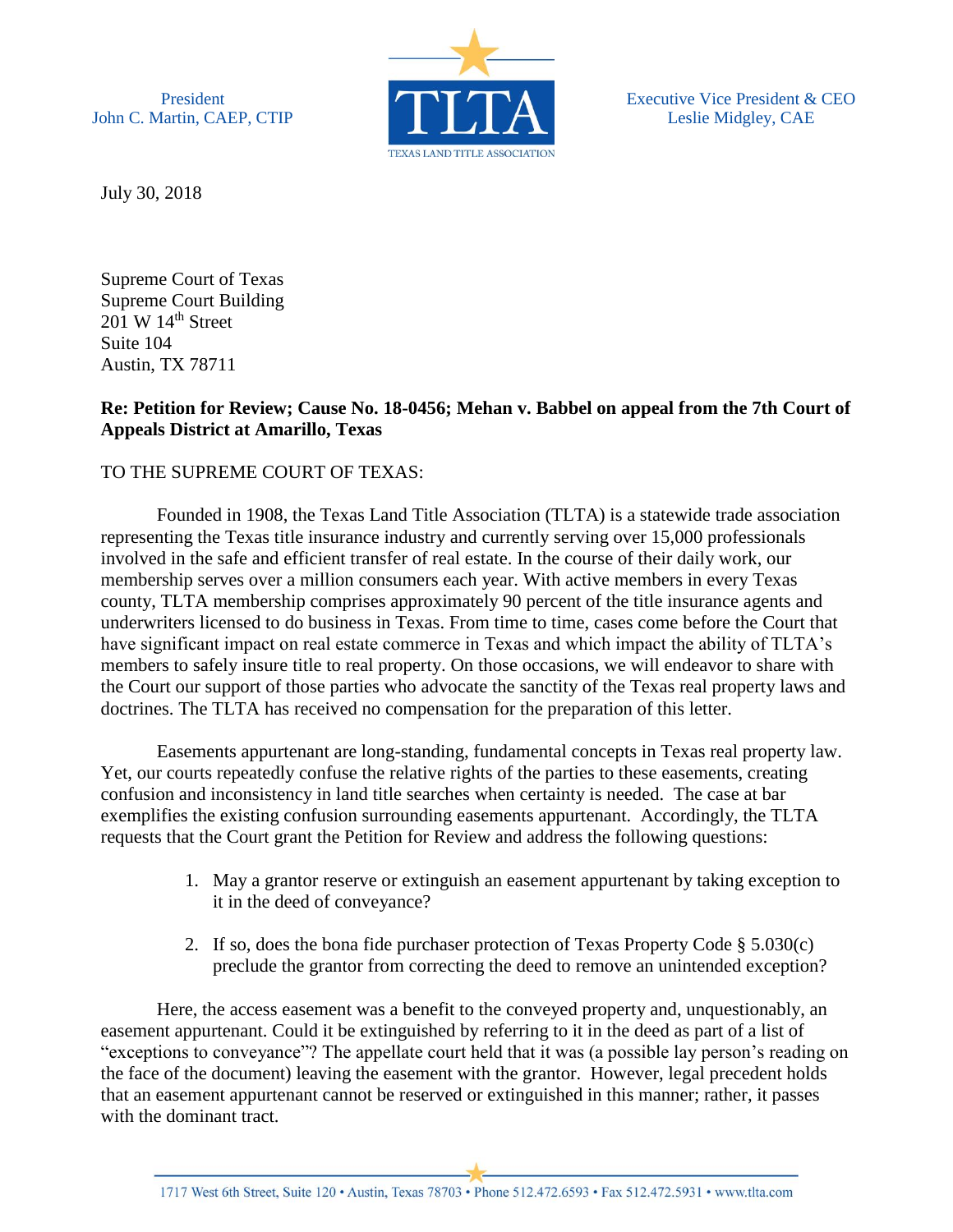Similarly, the appellate court determined that the easement failed for lack of purpose after being mistakenly excepted from the conveyance grant, despite a correction deed that plainly reflected the grantor's intent to convey the easement rights. This is illogical and inconsistent with the actual intent of the transaction. But even if the exception of the easement appurtenant from the grant is a valid legal process, the appellate court overreached in its application of Texas Property Code  $\S5.030(c)$  and disregard of the correction deed. The statute serves only to protect intervening bona fide purchaser rights; yet, there was no bona fide purchaser to protect in this instance, merely a partially encroaching driveway constructed in the interim.

The case is further complicated by the deed itself, which utilizes the State Bar of Texas published form and includes a section entitled "Reservations from and Exceptions to Conveyance and Warranty." Instead of separately listing the reservations and exceptions, the deed only refers to an attachment which appears to be a photocopy of all Schedule B exceptions from the title insurance commitment. This is a common practice and intended to identify encumbrances not part of the estate conveyed nor subject to a warranty of title. It has not been a means to terminate an easement appurtenant.

At its core, this case challenges deep-seated principles of conveyancing and easements and raises important questions, such as:

- 1. If an easement appurtenant exists, does the right to use the appurtenant easement transfer with title to the dominant estate, and does the owner of the servient estate have no independent right to terminate the appurtenant easement? *Hidalgo v. Maverick*, 349 S.W.2d 768 (Tex. App.–San Antonio 1961), *Jones v. Fuller*, 856 S.W.2d 597 (Tex. App.–Waco 1993, writ den.);
- 2. If an express easement appurtenant exists, can it be excepted from a conveyance and thereby terminated for lack of purpose? *Klein v. Humble Oil & Ref. Co.*, 67 S.W.2d 911, 915 (Tex. Civ. App.–Beaumont 1934) *aff'd*, 86 S.W.2d 1077 (1935); *McWhorter v. City of Jacksonville*, 694 S.W.2d 182, 184 (Tex. App.–Tyler 1985, no writ); *McDaniel v. Calvert*, 875 S.W.2d 482,484 (Tex. App.–Forth Worth 1994, no writ); *Avery v. Hoskins, Inc.*, 493 S.W.3d 684 (Tex. App.–San Antonio 2016, pet. denied);
- 3. If an appurtenant easement has been created, can it only be terminated by (i) express agreement; (ii) merger; (iii) abandonment; or (iv) failure of purpose when the easement was created only for that specified purpose? *Kearney v. Fancher*, 401 S.W.2d 897 (Tex. App.–Fort Worth, 1966; *Peterson v. Greenway Parks*, 408 S.W.2d 261 (Tex. Civ. App–Dallas, 1966); and
- 4. If a party takes title to a property with constructive or actual knowledge of an exception, reservation, or encumbrance, can the party still be a bona fide purchaser and obtain superior title to the property? Texas Property Code, §§13.001,002.

1717 West 6th Street, Suite 120 · Austin, Texas 78703 · Phone 512.472.6593 · Fax 512.472.5931 · www.tlta.com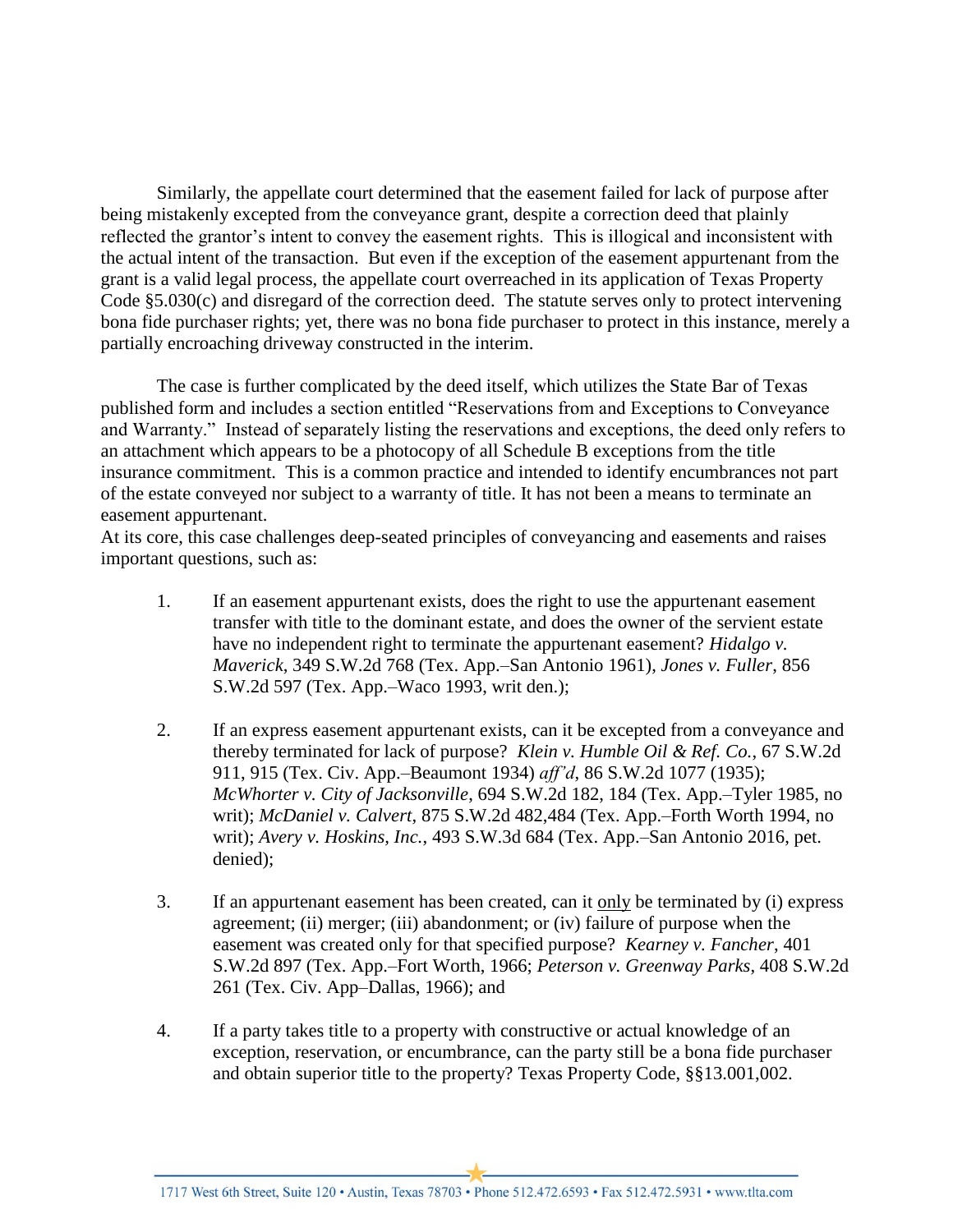Title examiners, title insurers, and real estate lawyers regularly encounter these very issues. Now, the Texas Supreme Court has an opportunity to provide a succinct and direct interpretation of this area of easement law and real property titles. The TLTA respectfully requests that the Court do so and thereby provide clarity and continuity to the state's land title system.

Sincerely

Aaron Day Director of Government Affairs & Counsel Texas Land Title Association [aaron@tlta.com](mailto:aaron@tlta.com) State Bar No. 24037899